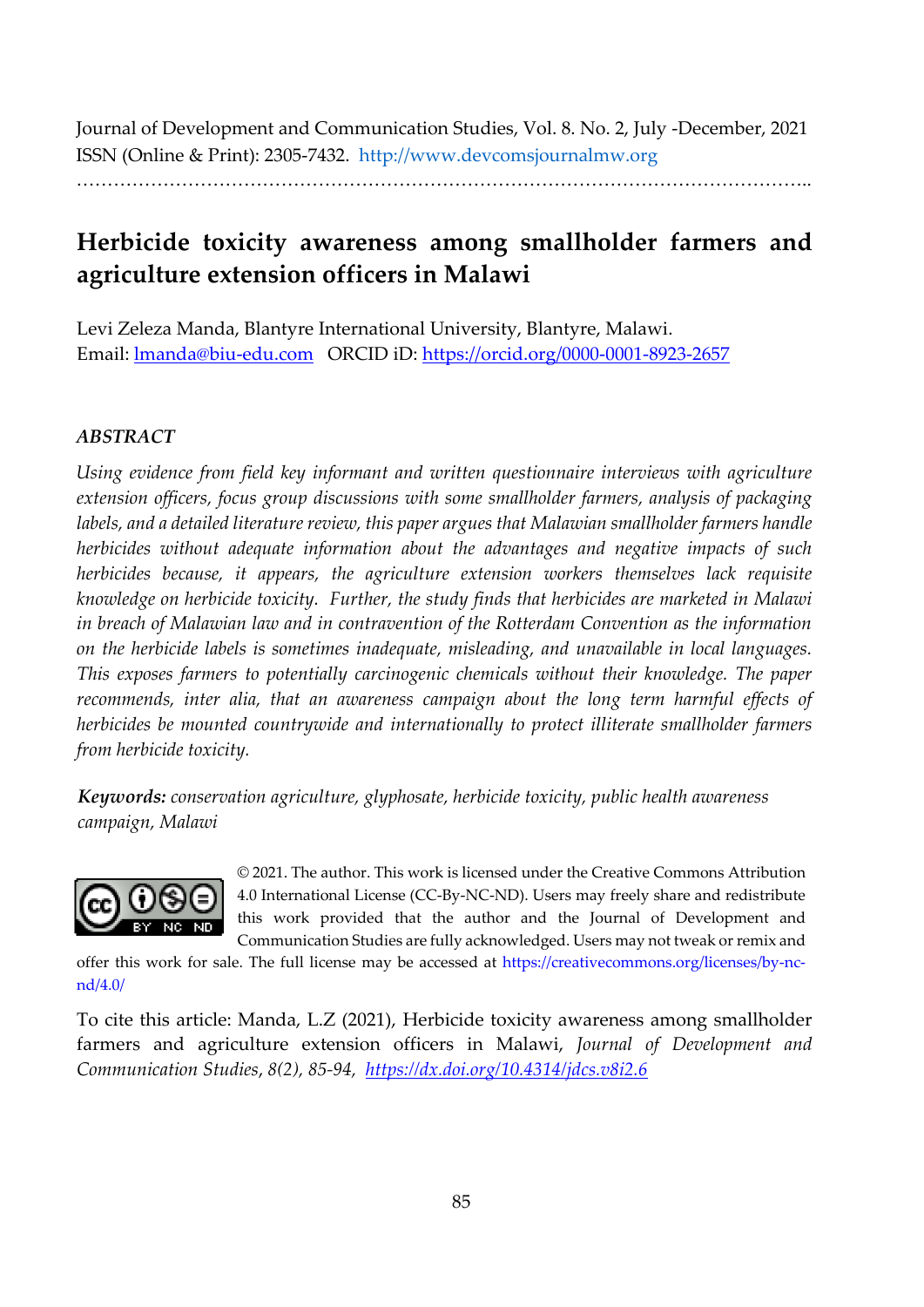## **Introduction**

Since the mid-2000s when Malawi started promoting conservation agriculture, smallholders, who produce over 80 percent of Malawi's food (Malawi Government, 2016), have increasingly taken to relying on herbicides to keep their fields free of weeds.

The Malawi Government (2019) lists over 160 approved herbicides, 62 of which, including Harness, Roundup and Dual Magnum 960, and Stellar Star, are applicable in maize (corn), Malawi's staple food crop. Others are reserved for application in food crops such as soy beans, groundnuts, and sugarcane. None of the herbicides used in Malawi is made or packaged in Malawi. In tandem with the UN's Rotterdam Convention on Prior Informed in the use of Harmful pesticides, on The Pesticide Act of 2000/2012 and the Twelfth Schedule of the Pesticide Regulations of 2016 prescribe that all pesticides, including herbicides, must have clear instructions and counter indications in English and any one or more local languages. Precisely, Section 29 of the Pesticides Act 2000/2012 prescribes as follows:

(2) The text of the label and of any publication relating to a pesticide which is intended to be distributed or displayed with the pesticide shall be in English and in any other language or languages spoken in Malawi which the Board may require, and shall comply with such other requirements as may be prescribed.

The foregoing is in line with Article 13 of the UN's The Rotterdam Convention on the Prior Informed Consent Procedure for Certain Hazardous Chemicals and Pesticides in International Trade (1998), which regulates use of certain hazardous chemicals and pesticides. It says:

> (5). The information on the label and on the safety data sheet should, as far as practicable, be given in one or more of the official languages of the importing Party.

This study set out to a) find out prevalently stocked herbicides in agrochemical shops, b) retailer, smallholder farmer, and agriculture extension officer awareness and knowledge of herbicide toxicity, and c) adherence to the law by herbicide manufacturers and marketers.

## **Methodology**

Field research for this study was conducted in May 2018. First, a literature review on the toxicity of approved herbicides was undertaken to summarise the international debate on herbicide toxicity. To understand their knowledge on the advantages and disadvantages of the said herbicides, a focus group discussion with Mleranthaka smallholder farmers club in Mdeka, Lirangwe Extension Planning Area (EPA), Blantyre, Malawi and key informant interviews were conducted with two lead/model farmers and the agriculture extension officer for the said EPA.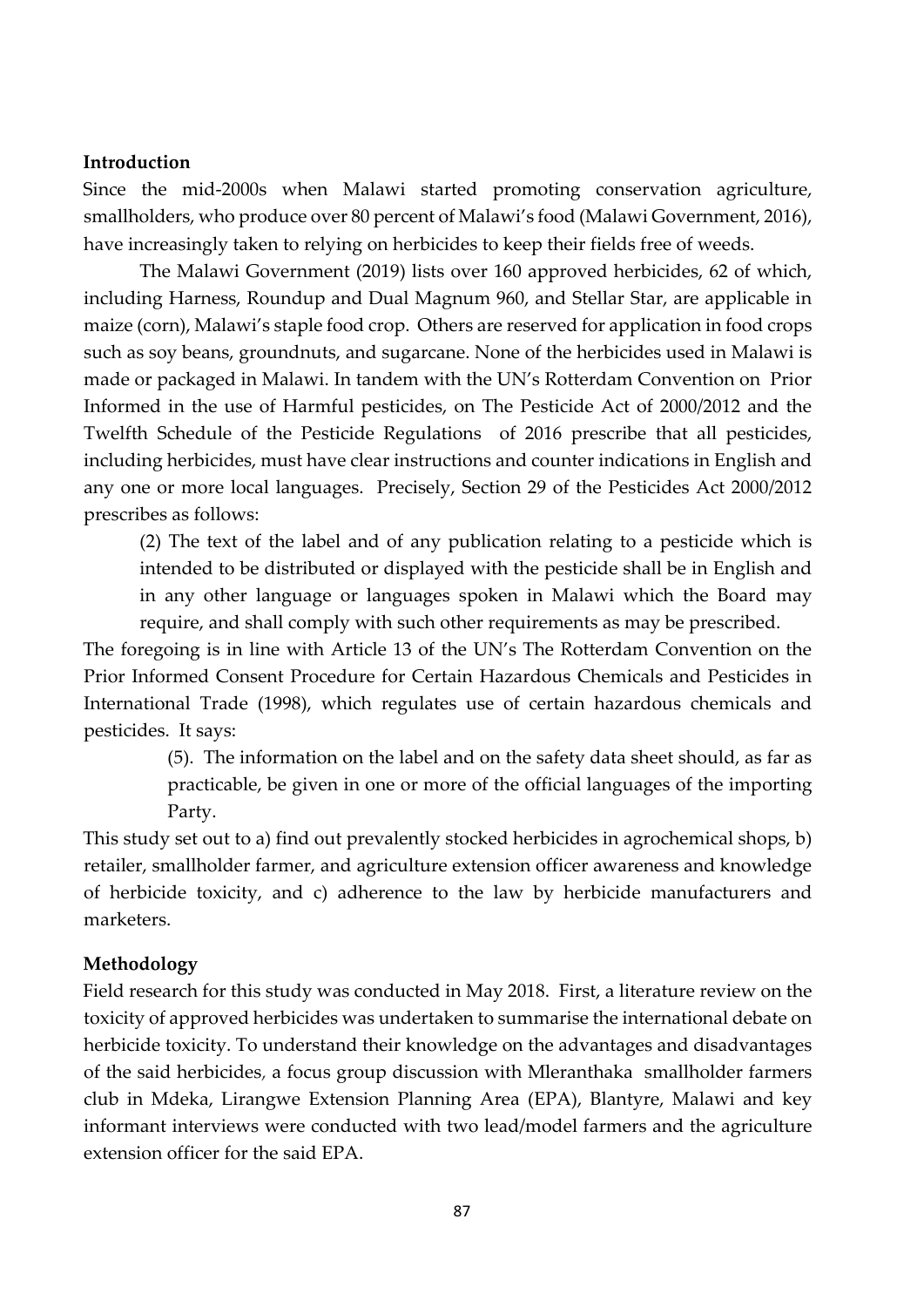Nineteen District Agricultural Development Officers from around Malawi were interviewed through an eight-item questionnaire. Also interviewed for the same purpose were herbicide retailers in Lilongwe, Ntcheu, and Blantyre. Finally, samples of packaging labels of Roundup, Glyphosate, Harness, Dual Magnum 960, and Stellar Star were examined to learn if they were in conformity with *s.*29 (2) of the Pesticide Act of 2000/2012.

Data analysis took the form of qualitative textual and thematic analysis (Kvale, 1996; Flick 2007; Marshall & Rossman, 2016).

# **Findings and Discussion**

## **Prevalent herbicides**

The author interviewed herbicide retailers in Lilongwe, Ntcheu, and Blantyre where the herbicides were sold off the shelf and without the retailers wearing personal protective equipment (PPE) such as face masks, hand gloves, or overalls. The most commonly stocked herbicide brands included: Glyphosate 480 EC, Roundup, Acetochlor 900 EC, Harness, Dual Magnum 960 EC, and Stellar Star.

In 2019 glyphosate was banned in Malawi (see Sustianable Pulse, 2019). This banning of glyphosate products was interpreted as a start to ensuring the health of the public and samllholder farmers. However, for many people, their lives have already been turned upside because of this dangerous chemical. However, despite being banned, Roundup and other glyphosate herbicide brands are still being sold off the counter in agrochemical shops we visited across Malawi.

## **Knowledge of advantages and disadvantages of herbicides**

#### *Retailers and farmers*

The herbicide retailers had good practical knowledge of herbicide application methods of and reported that they informed buyers how to apply the herbicides. As for the advantages, all mentioned labour and money saving, and ease of use. The only disadvantage they mentioned was skin irritation "typical of agricultural chemicals" (Lead Farmer, Mdeka; Hercide Seller, Ntcheu, personal communication).

Like herbicide retailers, farmers in Mdeka only reported minor effects on their bodies, such as itching or irritation. Asked about the toxicity of the herbicides one lead farmer said:

*"We regularly use herbicides like Roundup, Harness, Stellar (Star)….our extension officer (name withheld) here (pointing at him) has never told us about the toxicity of the herbicides… and since I started applying them in my field four years ago I have never experienced any serious problem… and never heard anyone complain except about itching here and there; which is normal."* 

This clearly indicates that the herbicide stockists/retailers and farmers were not aware of the carcinogenicity debate surrounding the herbicides, such as cancers, tumours, and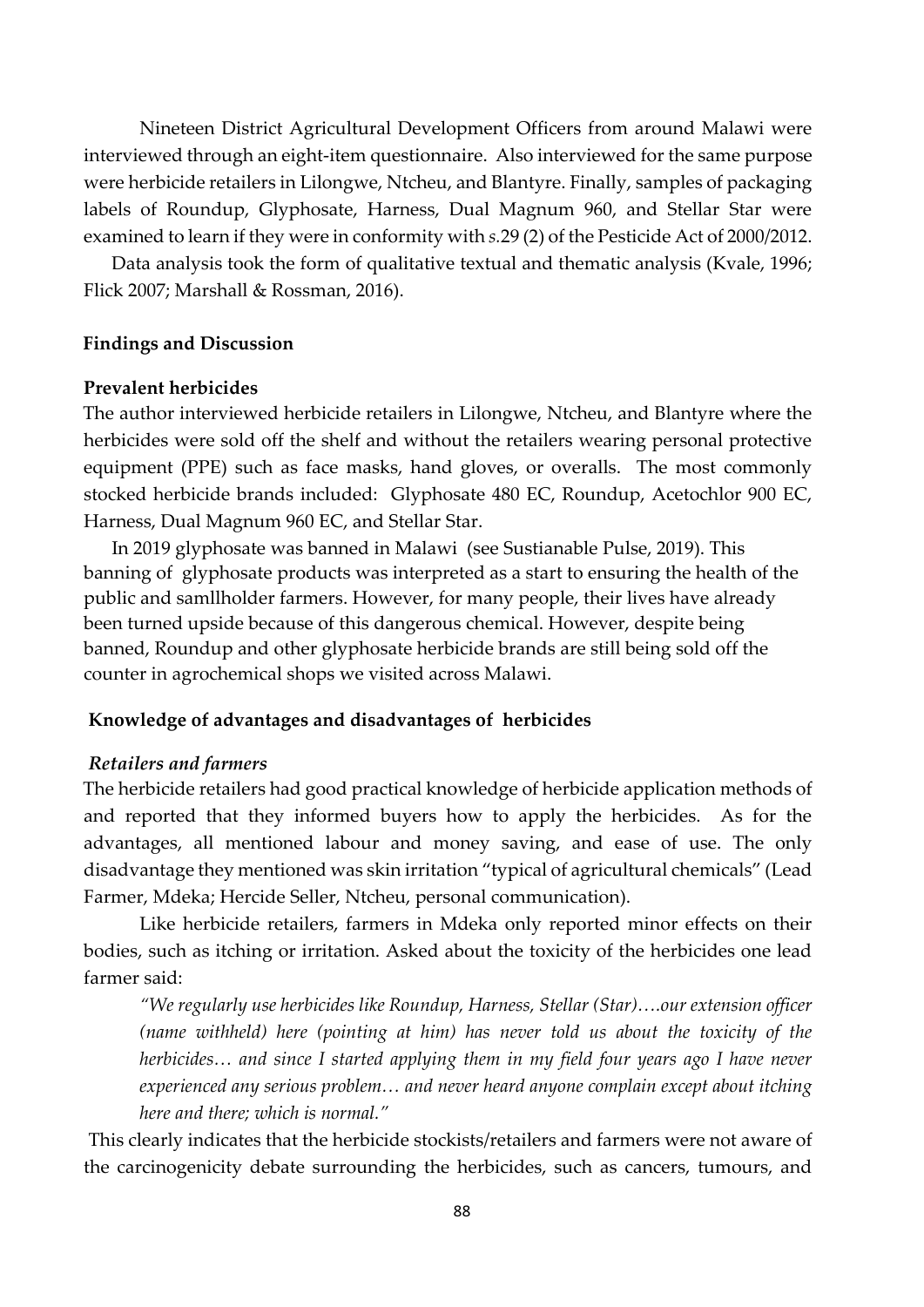organ failure reported by many studies including those by Séralini *et al.*, (2014) who studied the impact of Roundup-infused maize on rats. Ruiz-Toledo (2014) and Clair *et al*. (2011) reported that even when diluted, Monsanto's Roundup herbicide contaminated surface water, damaged testicular cells leading to testosterone decrease, and eventual male infertility. Other studies reveal that human beings that had been exposed to excessive Roundup herbicide suffered heart failure, blurred vision, blood cancer of the lymph tissues, leukemia, liver, and pancreas damage, and skin rashes (Robin, 2008; African Centre for Biosafety, 2012). The African Centre for Biosafety, (2012) found inter alia that

- *1. "Glyphosate has become synonymous with genetically modified (GM) crops and. Though insect resistant (Bt) crops were initially the principally adopted GM crops, herbicide tolerant maize now accounts for 50% of all GM maize planted in South Africa*
- *2. "…. glyphosate based herbicides (GBH): have been linked to increased incidences of over 30 plant diseases, can inhibit nutritional uptake in plants, is toxic to earthworms and contributes significantly to incidences of fungal disease. Glyphosate's impact on weed diversity has knock on effects higher up the food chain, including on butterfly and bird populations*
- *3. "… studies conducted in both the USA and Europe have detected high concentrations of both glyphosate and its main breakdown product, aminomethylphosphonic acid (AMPA) in groundwater sources, with considerable implications for drinking water supplies*
- *4. "…once mobile in water, research has shown that glyphosate causes considerable damage to populations of amphibians, and is toxic to numerous aquatic organisms, including phytoplankton and freshwater mussels," (African Biosafety Centre, 2015, pp. 5-6)<sup>1</sup>*

Reylea (2012) adds that glyphosate, the active ingredient in Roundup is also known to cause vertebrate morphological changes (Reylea, 2012) while Barrett (2014) notes that thirty years of research indicates that Roundup could be causing blood cancers and nonHodgkin lymphoma. Thongprakaisang *et al*. (2013) found a positive association between exposure to glyphosate and breast cancers in women and increased "estrogenic activity", (p.10). According to Rettner and Szalay (2014), estrogen is responsible for female characteristics and controls menstruation, lactation, but promotes tumour growth in breasts.

However, Monsanto (2014a), producers of the Roundup and other glyphosate chemical herbicides, claims its products are safe and nontoxic. Its claims are backed by equally authoritative studies. For example, Monsanto quotes Williams *et al.* (2016) as declaring that unless Roundup was intentionally consumed in large amounts (>41%), the weed killer was nontoxic and non-carcinogenic. An evaluation by the Australian

-

<sup>1</sup> *[https://www.acbio.org.za/sites/default/files/2015/02/Roundup-Environmentalimpacts-](https://www.acbio.org.za/sites/default/files/2015/02/Roundup-Environmental-impacts-SA.pdf)[SA.pdf](https://www.acbio.org.za/sites/default/files/2015/02/Roundup-Environmental-impacts-SA.pdf)*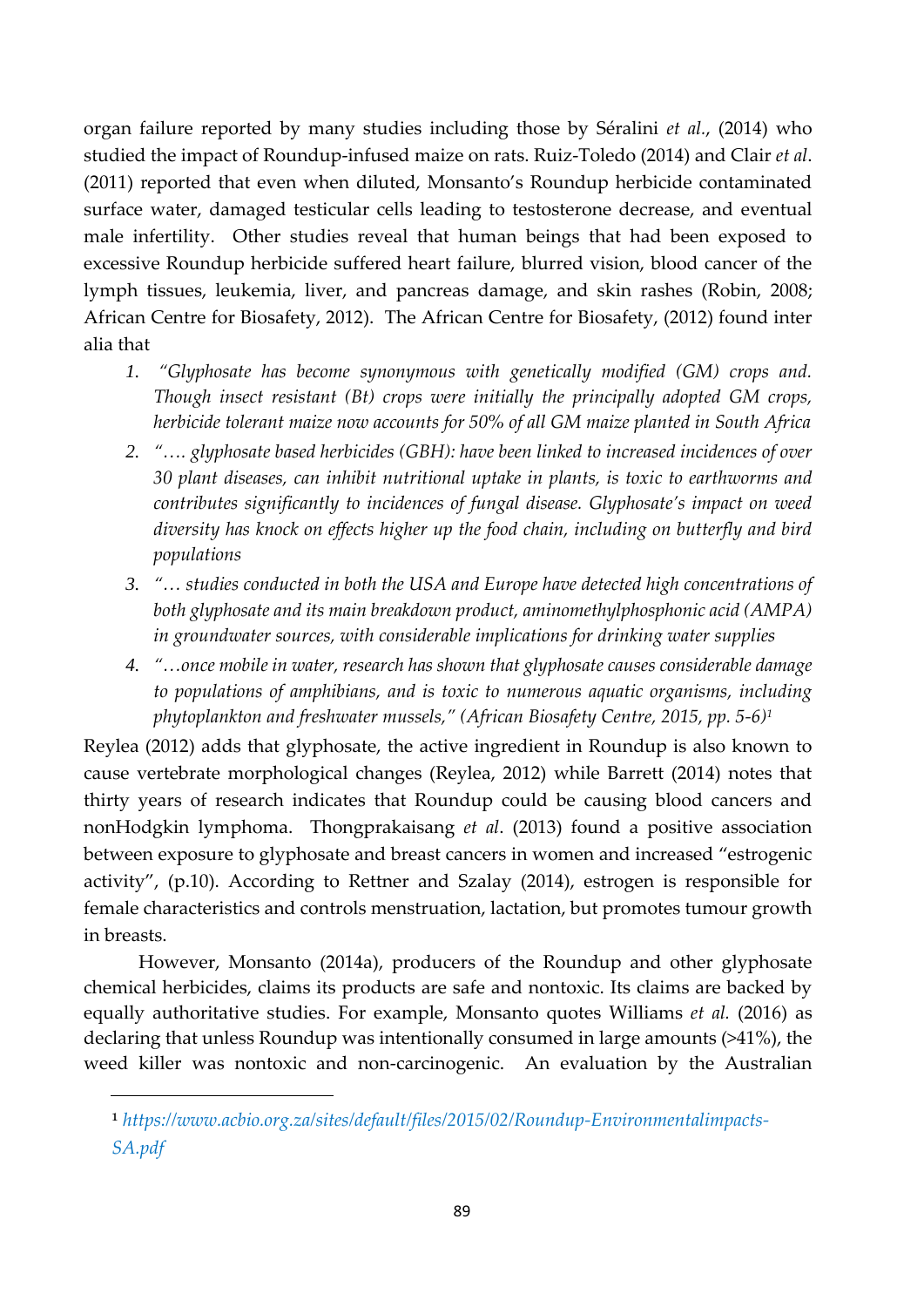Pesticides and Veterinary Medicines Authority (APVMA) concluded that, based on its assessment of scientific evidence available, "exposure to glyphosate does not pose a carcinogenic risk to humans" APVMA (2017, p.38).

Nonetheless, on the strength of the evidence against the use of glyphosate-based herbicides, 20 countries, including France, Russia, Italy, and Sri Lanka and 25 States in the USA banned glyphosate (Carlson Law Firm, 2021). Curiously, Malawi was listed also as having banned glyphosate-based herbicides (see Sustainable Pulse, 2019) but application of the herbicide went on, nonetheless.

During the Focus Group discussions with Mleranthaka Smallholder Farmers Club members in Keyala Village, Traditional Authority Chigalu, Mdeka, Blantyre, it was learnt that the discussants regularly used the herbicides and were happy about their effects in maize fields. They argued that the technology was cost effective and labour saving. Likewise, farmers in conservation farming trials implemented in Balaka and Salima districts in Malawi by the Sustainable Intensification of Maize-Legume Systems for Food Security in Eastern and Southern Africa (SIMLESA) are reported to have also praised the glyphosate weed clearing technology (SIMLESA 2014a; 2014b).

Concern Universal Malawi (2011) reports that Malawi's National Conservation Agriculture Task Force (NCATF) had recommended that farmers use chemical fertilizers, minimum-tillage and herbicides such as Harness in combination with glyphosate as a panacea to climate change challenges the farmers faced. Dual Magnum 960 EC by Syngenta is also applied in combination with Roundup or Stellar Star as an alternative to Harness to kill more weeds than what Roundup, Harness, or Dual Magnum alone can. Dual Magnum 960 EC contains metolachlor, which reportedly, causes several ailments in human beings and contaminates water systems (see Rosenfeld & Feng, 2011).

Following field demonstrations of herbicidal weeding and preplanting burn-down with Harness (Acetochlor), Bullet (Alachlor + Atrazine), and Roundup (glyphosate) in Lilongwe, Malawi, farmers were reported to have been impressed with the demonstrations and most planned to adopt the technology (Gianessi and Kiingi 2009). The report does not mention teaching farmers about the toxicity of the herbicides.

#### *Agriculture extension and development officers*

The agriculture extension officer for the area reported that while he understood the advantage of using herbicides in conservation agriculture, such as reduced labour cost and reduced field clearing and weeding time, he had not heard much about any serious adverse effects of the herbicides used by his farmers. Similarly, responses to a written questionnaire by 19 purposively selected district agriculture development officers, who are much more senior than EPA level agriculture extension officers, yielded similar lack of knowledge about the negative effects of the herbicides on humans.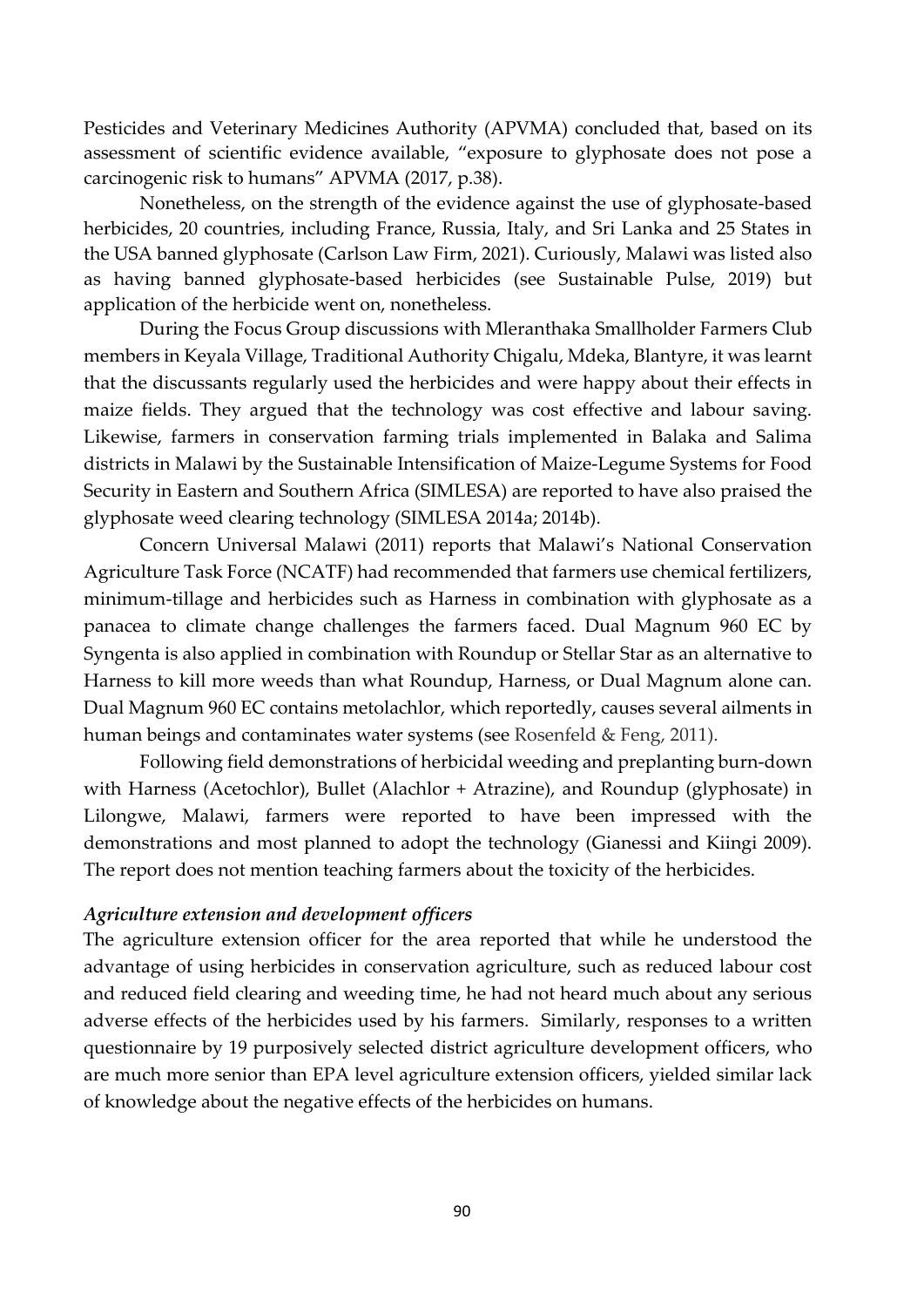# **Conformity to Malawian law and the Rotterdam Convention**

On its marketing blurb, users are informed that Roundup a) does not bio-accumulate in the soil and or the food chain, b) is broken down in the soil by microorganisms into nitrates, phosphates, carbon dioxide and water; and c) is not metabolised by animals, humans, fish, birds, replies, vertebrates and invertebrates – it only affects plants. No known toxicity information is provided.

This information could be misleading because it gives the impression of a totally innocent and nontoxic product, yet studies reviewed indicate otherwise. Contrary to Monsanto's (2014) claims, the African Centre for Biosafety (2012), Marin-Morales *et al.* (2013), and Kughur (2012) have severally observed that glyphosate accumulates in the soil and is highly soluble in water and negatively affects crops.

In total contravention of the S.29 (2) of Malawi's Pesticides Act 2000/2012 and Article 13(5) of the Rotterdam Convention (UN 1998), the herbicides are marketed without translations in local languages. The instructions are either in English only, English and Afrikaans (if produced and packaged in South Africa), or English and kiSwahili (if produced in East Africa), meaning that the products being used and sold in Malawi were not meant to be used in Malawi.

## **Conclusion and Recommendations**

In Malawi, farmers, and to some extent extension officers/agricultural officers and retailers, handle herbicides without being fully informed about the chemical technology's adverse effects. The key informant interviews, focus group discussions, and written questionnaire responses reveal that neither smallholder famers, retailers nor extension officers/agricultural officers are aware of the toxicity controversy associated with the herbicides wantonly used in Malawi. The study has found that the herbicides are being marketed in contravention of the laws of Malawi, which demand that instructions and known counterindications of any pesticide, including herbicides, be available in local languages or in English and any target local language.

The study recommends that extension officers and district agricultural be immersed in communication for development techniques for them to better understand the research relating to herbicide technologies so that they effectively inform their farmers (see Forget, 1991; Agunga and Manda, 2014), and urges herbicide oversight and regulatory agencies to ensure the laws of Malawi, particularly, *s*.29 of the Pesticides Act of 2000/2012, and the Rotterdam Convention (Article 13 (5), are strictly adhered to. To ensure Malawian farmers are fully informed about the risks posed by the agrochemicals, including herbicides, an extensive multimedia public health awareness campaign on agrochemicals should be conducted. All food crops produced using the herbicide weeding technology must be labelled as such so that consumers make informed choices when purchasing. No herbicide is nontoxic to humans in the long term. Deliberate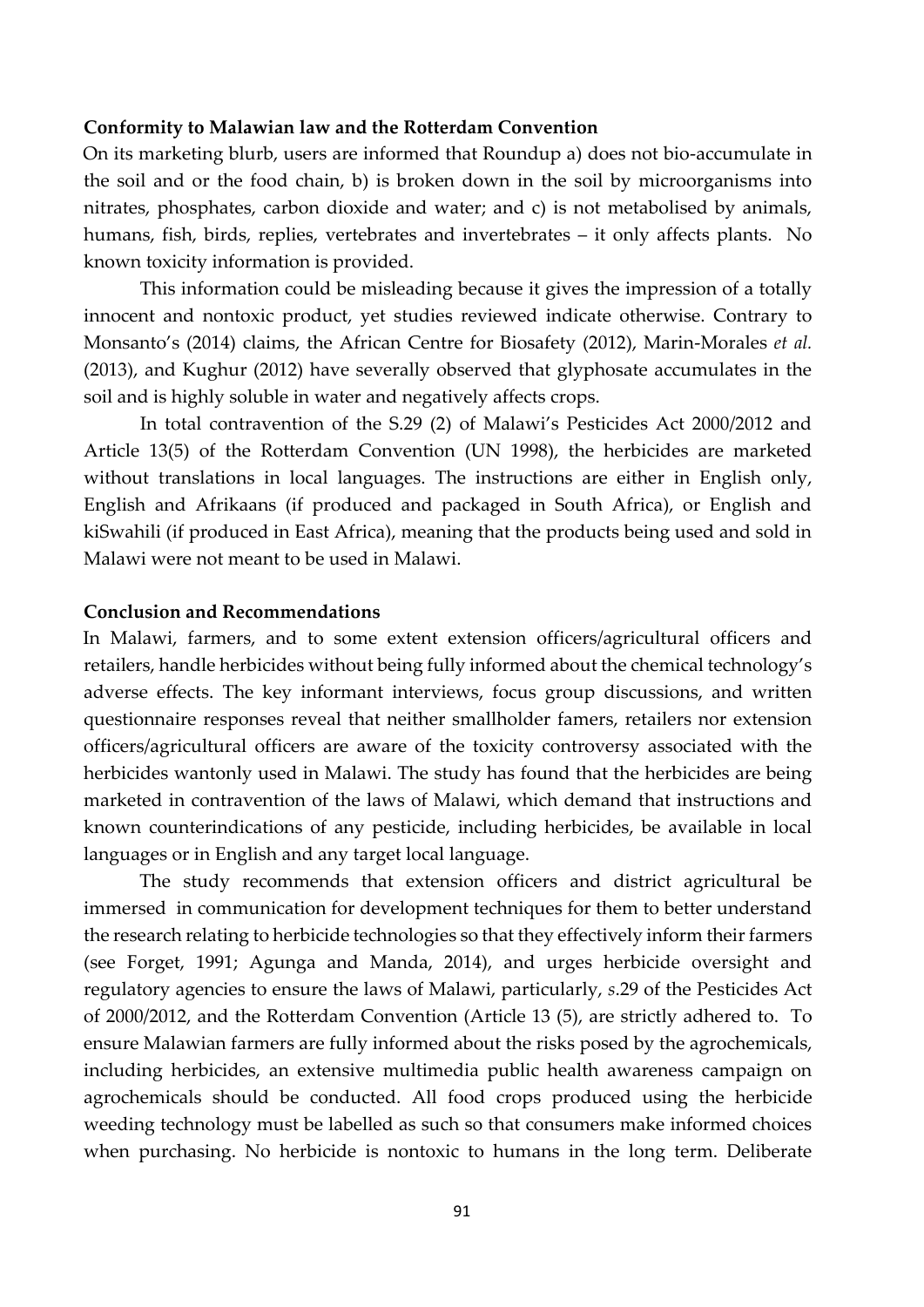exposure of unsuspecting farmers to dangerous chemicals breaches the biomedical ethical principle of non-malfeasance (Kuzma, 2017).

# **Acknowledgments**

The author acknowledges review comments by Prof Mtafu Chinguwa Manda, Mzuzu University, Malawi and Grey James Mang'anda, Dean of Academics, Blantyre International University, Malawi.

# **Conflict of Interest**

The author declares that he has no conflict of interest. Personal resources were used in the gathering of data for the study.

# **References**

Agunga, R. & Manda, L.Z. (2014), Communication for strengthening agricultural extension and rural development in Malawi. *Journal of Development and Communication Studies, 3(1)* <https://www.ajol.info/index.php/jdcs/article/view/112348/102102> (Accessed 11

March 2021)

- African Biosafety Centre (2012), Glyphosate in SA- Risky pesticides at large and unregulated in our soil and water. Melville: African Centre for Biodiversity. [https://www.acbio.org.za/glyphosate-sa-risky-pesticide-largeand-unregulated](https://www.acbio.org.za/glyphosate-sa-risky-pesticide-large-and-unregulated-our-soil-and-water)[our-soil-and-water](https://www.acbio.org.za/glyphosate-sa-risky-pesticide-large-and-unregulated-our-soil-and-water) [\(](https://www.acbio.org.za/glyphosate-sa-risky-pesticide-large-and-unregulated-our-soil-and-water)Accessed 20 April 2021)
- Australian Medicines and Veterinary Medicines Authority (APVMA) 2017. *Final regulatory position: Consideration of the evidence for a formal reconsideration of glyphosate.* [https://apvma.gov.au/sites/default/files/publication/26561-glyphosate](https://apvma.gov.au/sites/default/files/publication/26561-glyphosate-final-regulatory-position-report-final_0.pdf)[finalregulatory-position-report-final\\_0.pdf.](https://apvma.gov.au/sites/default/files/publication/26561-glyphosate-final-regulatory-position-report-final_0.pdf) (Accessed 19 April 2021)
- Barrett, M. (2014), Meta-Analyses Finds Link Between Glyphosate and Cancer of the Lymph Tissue. *Natural Society*. [http://naturalsociety.com/metaanalyses-finds](http://naturalsociety.com/meta-analyses-finds-association-glyphosate-cancer-lymph-tissue/#ixzz3Ts4RP03R)[association-glyphosate-cancer-lymphtissue/#ixzz3Ts4RP03R](http://naturalsociety.com/meta-analyses-finds-association-glyphosate-cancer-lymph-tissue/#ixzz3Ts4RP03R) (Accessed 9 March 2015).
- Carlson Law Firm (2021), Which countries and US States are banning Roundup? [https://www.carlsonattorneys.com/news-and-update/banningroundup.](https://www.carlsonattorneys.com/news-and-update/banning-roundup) (Accessed 21 April 2021).
- Clair, E. Mesnage, R, Carine T., & [Séralini,](https://www.researchgate.net/scientific-contributions/Gilles-Eric-Seralini-13525825?_sg%5B0%5D=pDrR7xvzGIfy9rBlhu4zNhGSJs40n_CNR-RFjN8mb9z6CQu2UENPqKcUAOcy6Sj1MDMEGi0.edptS3Ze_b4QlT6G-jJA3KuVTqxt49S8rv0G0lkLKVjGEQ2zH-A73GyKuUYt2piYRWVPzeS9FLytnooOO8trig&_sg%5B1%5D=GmC00ZFuzhl7jWQRAQjfbGn4k0vKyQIECzzJnaegidac6u9SxAH_Yg1GMgVXSbX5X5vaDRY.LmjeWzC5OCIhMx6BDc4tjlAKleZr_kMaAGPP1J7YACPziHo4XhxESiKujWUqE3zaH2HyepbYC5vI66BYTt6Q1g) G-C (2011), A glyphosate-based herbicide induces necrosis and apoptosis in mature rat testicular cells in vitro, and testosterone decrease at lower levels. *Toxicology in Vitro* 26(2):269-79. [https://www.sciencedirect.com/science/article/abs/pii/S0887233311003341?](https://www.sciencedirect.com/science/article/abs/pii/S0887233311003341?via%3Dihub)  [via%3Dihub.](https://www.sciencedirect.com/science/article/abs/pii/S0887233311003341?via%3Dihub) (Accessed 11 March 2021)
- Flick, U. (2007). *Designing Qualitative Research.* London: SAGE
- Forget, G. (1991) Pesticides and the Third World. Journal of Toxicology and Environmental Health, 32 (1), 11-32.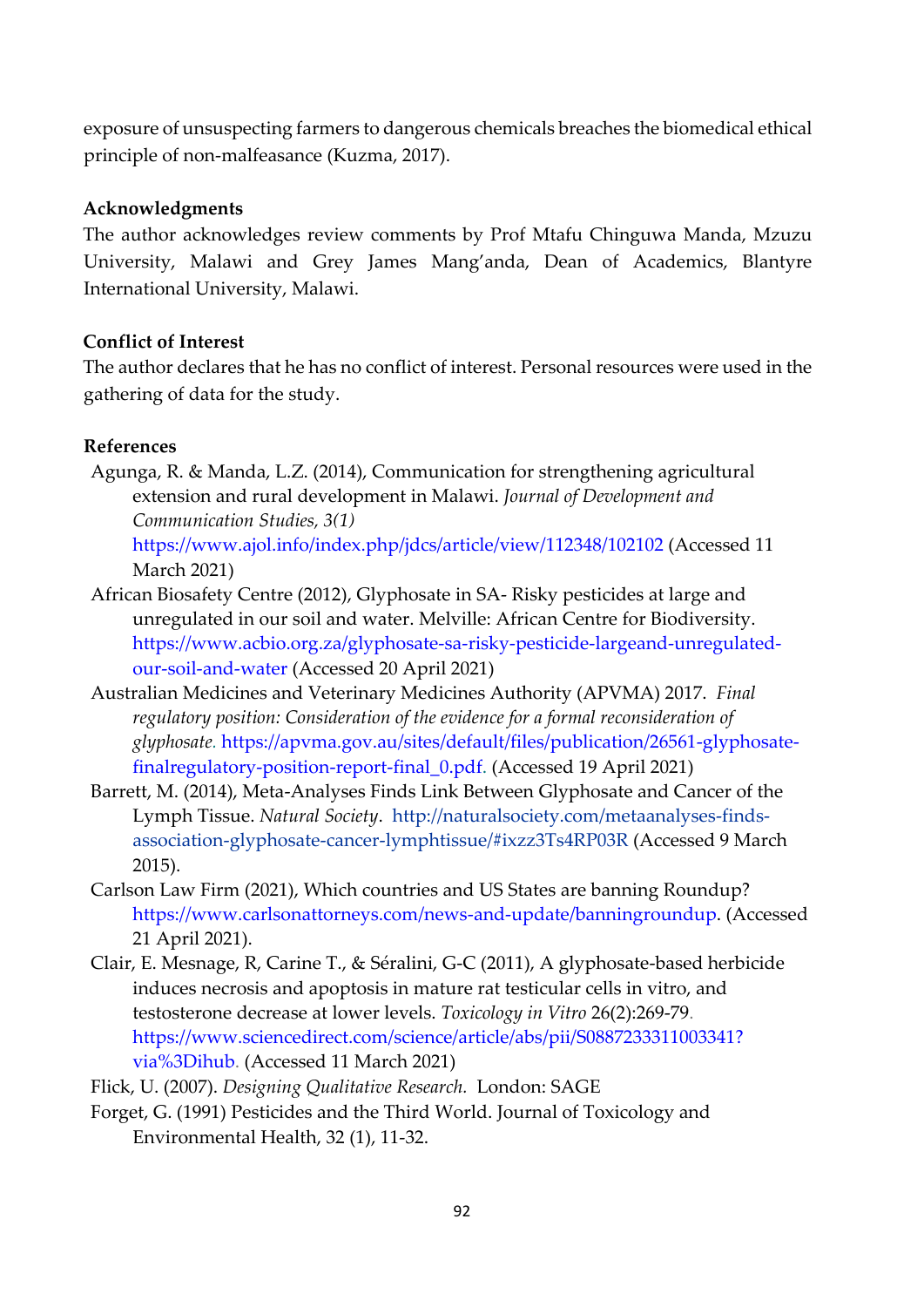[https://www.tandfonline.com/doi/ref/10.1080/15287399109531462?scroll=t op.](https://www.tandfonline.com/doi/ref/10.1080/15287399109531462?scroll=top) (Accessed 20 April 2021)

Gianessi, L. and Kiingi, S (2009) Demonstrating the Value of Herbicides for Smallholder African Farmers Summary of Year One Project Activities. [https://croplifefoundation.files.wordpress.com/2012/05/africa-year-1progress.pdf.](https://croplifefoundation.files.wordpress.com/2012/05/africa-year-1-progress.pdf) (Accessed 11 April 2021)

Kughur, PG (2012), The Effects of herbicides on crop production and environment in Markudi Local Government Area of Benue State, Nigeria. *Journal of Sustainable Development in Africa*, 14 (4), 206-216

https://www.researchgate.net/publication/280556081 the effects of herbi [cides\\_on\\_crop\\_production\\_and\\_environment\\_in\\_makurdi\\_local\\_governme](https://www.researchgate.net/publication/280556081_THE_EFFECTS_OF_HERBICIDES_ON_CROP_PRODUCTION_AND_ENVIRONMENT_IN_MAKURDI_LOCAL_GOVERNMENT_AREA_OF_BENUE_STATE_NIGERIA.(Accessed)  [nt\\_area\\_of\\_benue\\_state\\_nigeria.](https://www.researchgate.net/publication/280556081_THE_EFFECTS_OF_HERBICIDES_ON_CROP_PRODUCTION_AND_ENVIRONMENT_IN_MAKURDI_LOCAL_GOVERNMENT_AREA_OF_BENUE_STATE_NIGERIA.(Accessed) (Accessed 10 April 2021)

- Kuzma, J. (2017), Society and Policy Maker's Responsibilities. In Emilien, G., Wetkunat, R. & Lüdicke, F. (eds.), Consumer *Perception of Product Risks and* Benefits (547-566): Berlin: Springer:
- Kvale, S. (1996), *Interviews: An Introduction to Qualitative Interviewing.*
- Thousand Oaks: SAGE.
- Malawi Government (2012), Pesticides Act, CAP 35:03. Lilongwe: Ministry of Justice.
- Malawi Government (2016), National Agriculture Policy. Lilongwe: Ministry of Agriculture and Water Development.
- Malawi Government (2019), Malawi Gazette Notice Number 26. Lilongwe: The Government Printer.
- Marin-Morales, M. Ventura-Camargo, B, de C. Hishoma, M.Y. (2013). Toxicity of Herbicides: Impact on Aquatic and Soil Biota and Human Health.
- [https://www.intechopen.com/books/herbicides-current-research-and-casestudies-in](https://www.intechopen.com/books/herbicides-current-research-and-case-studies-in-use/toxicity-of-herbicides-impact-on-aquatic-and-soil-biota-and-human-health)[use/toxicity-of-herbicides-impact-on-aquatic-and-soil-biota-andhuman-health.](https://www.intechopen.com/books/herbicides-current-research-and-case-studies-in-use/toxicity-of-herbicides-impact-on-aquatic-and-soil-biota-and-human-health) (Accessed 21 April 2021)
- Marshall, C & Rosman, G.B. (2016), *Designing Qualitative Research.* Los

Angeles: SAGE

- Monsanto (2014). Backgrounder Summary of Human Risk Assessment and Safety Evaluation on Glyphosate and Roundup Herbicide.
- [http://www.monsanto.com/glyphosate/documents/summary-of-human](http://www.monsanto.com/glyphosate/documents/summary-of-human-risk-assessment-and-safety-evaluation.pdf)[riskassessment-and-safety-evaluation.pdf.](http://www.monsanto.com/glyphosate/documents/summary-of-human-risk-assessment-and-safety-evaluation.pdf) (Accessed 11 March, 2015)

Relyea, RA. (2012), New effects of Roundup on amphibians: Predators reduce herbicide mortality; herbicides induce antipredator morphology. *Ecological Applications*, 22(2), pp.634- 647.

- <https://pubmed.ncbi.nlm.nih.gov/22611860/> (Accessed 10 February 2021)
- Rettner, R & Szalay, J. What is estrogen? [http://www.livescience.com/38324what-is](http://www.livescience.com/38324-what-is-estrogen.html)[estrogen.html.](http://www.livescience.com/38324-what-is-estrogen.html) (Accessed 10 March 2014)
- Robin, M-M., (2008). The World According to Monsanto (video).

[https://www.youtube.com/watch?v=dfNdej5hoVA.](https://www.youtube.com/watch?v=dfNdej5hoVA) (Accessed 11 June 2019)

Rosenfeld, P.E., & Feng, L.G.H., (2011) Pesticides. In *[Risks of Hazardous Wastes.](https://www.sciencedirect.com/book/9781437778427/risks-of-hazardous-wastes)* [https://www.sciencedirect.com/topics/earth-and-planetarysciences/metolachlor](https://www.sciencedirect.com/topics/earth-and-planetary-sciences/metolachlor)